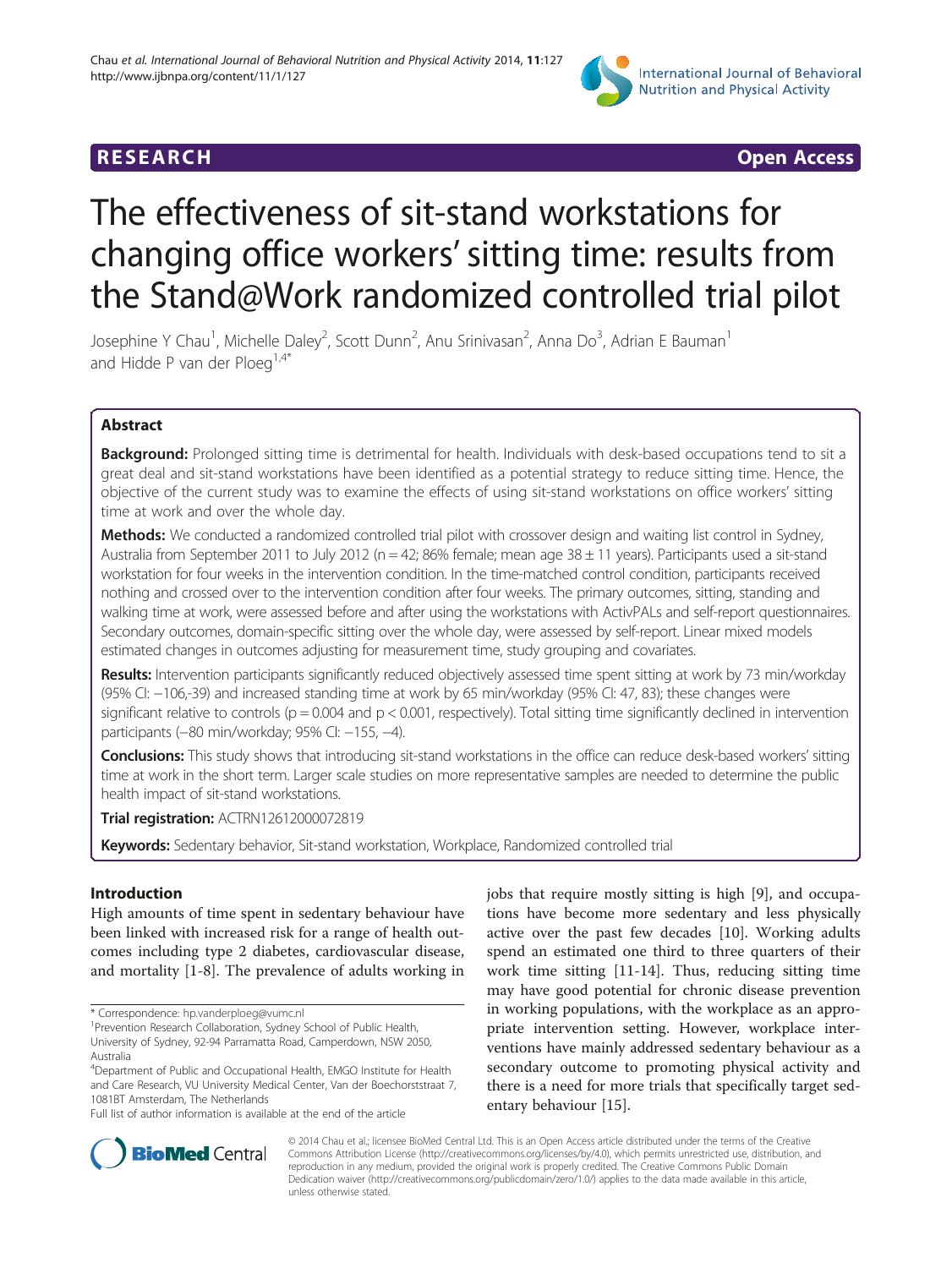Modifying the occupational environment through the introduction of sit-stand workstations is one potential method for reducing prolonged sitting during the workday among office workers. Sit-stand workstations allow the user to alternate between sitting and standing postures at their desk, giving them the opportunity to reduce their sitting time at work. Evidence about sit-stand workstations from the occupational health and ergonomics literature has concentrated on musculoskeletal health and work performance [\[16-21](#page-8-0)]. More recently, public health focused research has examined sit-stand desks as tools for reducing sitting time with the aim of preventing chronic illness [\[22](#page-8-0)]. Five recent intervention studies [[23-27](#page-8-0)], and one natural experiment [\[28\]](#page-8-0) have examined the impact of using sit-stand workstations on desk-based workers' sitting time in office settings with promising results. Two recent systematic reviews on activity permissive workstations revealed promising results for sit-stand workstations but called for higher quality studies [\[29,30\]](#page-8-0). Few trials to date have been conducted using a randomised controlled design [\[27](#page-8-0)], and few studies have examined the effects of sit-stand workstations on sitting time outside of work.

This paper describes the results of a pilot randomised controlled trial, the Stand@Work study. The aim of this study was to investigate the effect of using sit-stand workstations on office workers' sitting time at work and over the whole day.

# Methods

The study was approved by the University of Sydney Human Research Ethics Committee (No. 08-2011/14067) and all participants gave written informed consent. The study is registered with the Australian New Zealand Clinical Trials Registry (No. ACTRN 12612000072819).

#### Participants

Participants were staff from a non-government health agency in New South Wales, Australia, aged over 18 years, employed at least three days per week, and who had sufficient English language proficiency to undertake study tasks. The project was advertised to staff as part of their workplace wellness program via internal mail, staff meetings and information fliers in the office. Staff members who were interested in participating, contacted the research team and received additional project information and an expression of interest form. They could then join the study ballot by returning the expression of interest form.

# Design

This pilot study had a randomised controlled trial design with crossover and rolling recruitment and a waitlist control condition (Figure [1](#page-2-0)). Eligible staff members who

returned an expression of interest form were randomly drawn from a ballot by a researcher in the presence of potential participants and other researchers, and were included in the study after providing written informed consent. The first four participants drawn from the ballot were allocated to the intervention group to use a sitstand workstation for four weeks (Figure [1](#page-2-0), study group 1), the next four participants drawn from the ballot served as the control group (Figure [1,](#page-2-0) study group 2). The remaining participants were assigned to the waitlist control condition and were placed on the waiting list in seven groups (four to five people per group). After the initial four weeks, the previous control group (study group 2) received the intervention with the next group from the ballot draw serving as their controls (study group 3). This was repeated until all nine groups had received the intervention. This study design was used to maximise the evaluation sample size taking into account the five available sit-stand workstations. Allocation concealment was not possible due to the open plan nature of the study office environment. Data collection ran from September 2011 to July 2012.

#### Intervention

The intervention involved giving participants a sit-stand workstation (Ergotron Workfit S) to use for four weeks for all workdays (3 to 5 workdays per week depending on full-time or part-time employment status). The sit-stand workstation allowed office workers to vary their posture throughout the workday between sitting and standing. Prior to receiving the sit-stand workstation, participants received brief training on how to use the sit-stand workstation, including how to adjust workstation height and manufacturer specified ergonomic set ups while sitting or standing. Participants also completed an ergonomic selfassessment prior to use and were advised to increase their standing time gradually to prevent injury and fatigue.

#### Outcome assessment

Assessments, consisting of objective monitoring and self-report questionnaires, took place at three time points scheduled four weeks apart. Assessment 1 was six weeks pre-intervention, assessment 2 at two weeks pre-intervention and assessment 3 in the third week of the intervention (Figure [1](#page-2-0)). Changes between assessments 1 and 2 were treated as the control condition, changes between assessments 2 and 3 as the intervention condition. The exception was the first intervention group, which only participated in assessments 2 and 3, because they could not serve as a time synchronized control condition.

During all three assessments participants wore an Activ-PAL activity monitor (model ActivPAL3; PAL Technologies Ltd., Glasgow, UK) for the working week during work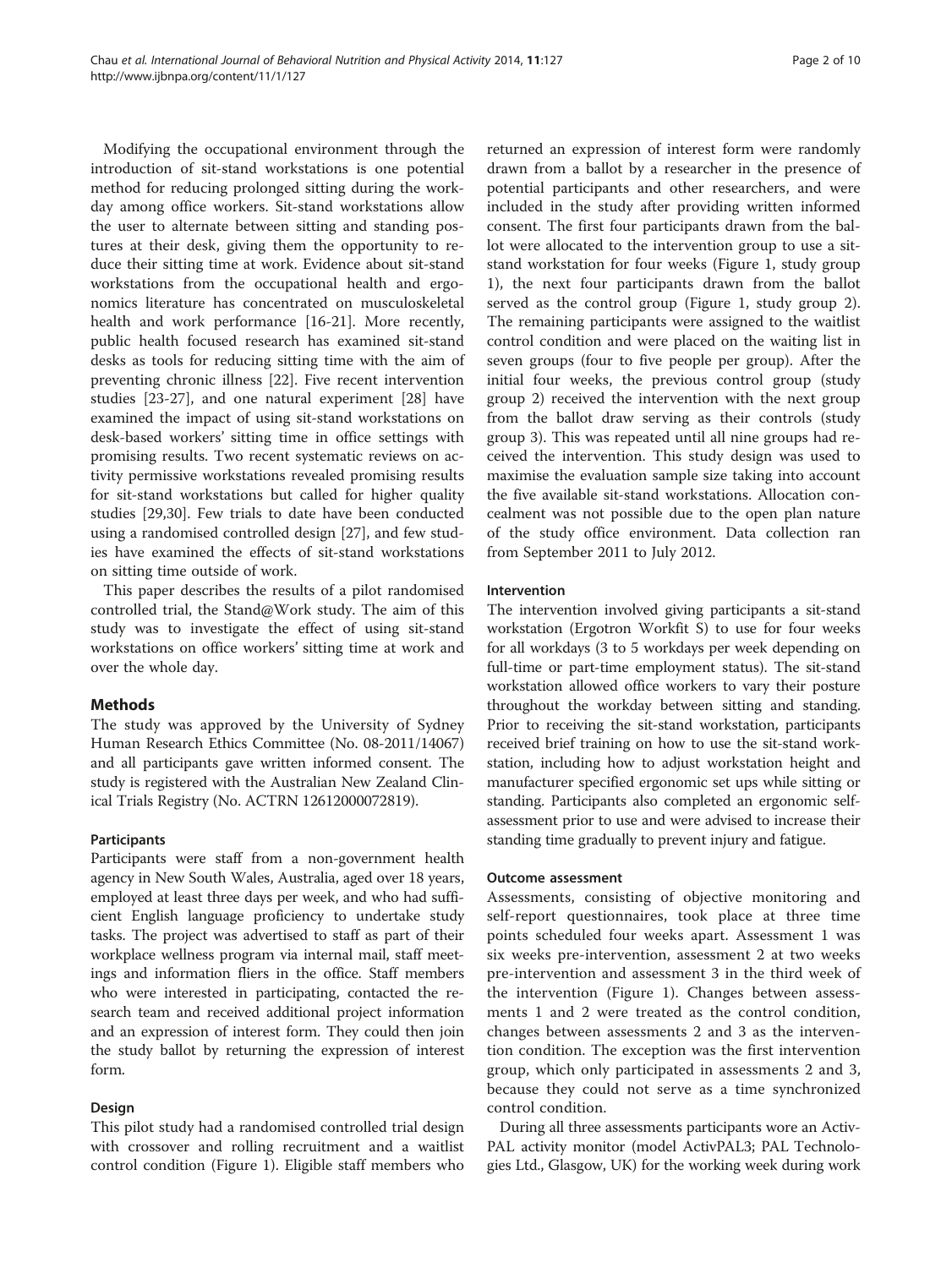<span id="page-2-0"></span>

time and kept a monitoring log book to note the times they wore the ActivPAL each day, the days they worked, and the times they started and finished work on each of those days. We used the ActivPAL to objectively measure time spent sitting, standing and stepping at work. The ActivPAL is a small activity monitor that is worn on the front mid thigh [\[31,32\]](#page-8-0). The ActivPAL identifies episodes of sitting/lying, standing or stepping based on the inclination of the thigh. It has demonstrated reliability and validity for measuring postures and activities of daily living (sitting, standing, stepping) [[31](#page-8-0)]: good to excellent interdevice reliability (intraclass correlation coefficients ranged from 0.79 to 0.99); good device-observer agreement for sitting, standing and stepping (mean percentage difference between ActivPAL and observer of 0.19%, −1.4% and −2.0%, respectively, on Bland-Altman plots). ActivPAL has also been shown to be responsive to change [\[33](#page-8-0)]. ActivPAL data were first processed using proprietary software (ActivPAL v6.1.2.17, PAL Technologies Ltd., Glasgow, UK) which classified the data into sitting, standing and stepping categories. We further analysed the data using custom software (HSC analysis software v2.19, Philippa Dall and Malcolm Granat, Glasgow Caledonian University) which allowed us to isolate participants' work time data based on their work start and finish times reported in their monitoring log.

Additionally, participants completed questionnaires at each assessment. We used the Occupational Sitting and Physical Activity Questionnaire (OSPAQ) [[34\]](#page-8-0) to measure time spent sitting, standing, walking, and doing more physically demanding tasks at work. It has demonstrated excellent test-retest reliability for assessing sitting, standing, walking and doing physically demanding tasks at work  $(ICC = 0.54-0.89)$  [\[34\]](#page-8-0). Validity correlations for occupational sitting, standing and walking measures were 0.52, 0.49 and 0.27, respectively, against Actigraph accelerometers [[34\]](#page-8-0).

Sitting time over the whole day was measured with the Workforce Sitting Questionnaire (WSQ) [\[35](#page-8-0)], which measures total and domain-specific sitting based on work and non-workdays in working adults. The WSQ asked participants to report their time spent sitting (1) while travelling to and from places; (2) while at work; (3) while watching TV; (4) while using a computer at home; and (5) while doing other leisure activities on a workday and a non-workday in the last 7 days. It has acceptable test-retest reliability  $(ICC = 0.76)$  and validity against Actigraph accelerometers  $(r = 0.40)$  for assessing total sitting time based on work and non-workdays [[35\]](#page-8-0). The WSO is also a reliable (ICC = 0.63) and valid  $(r = 0.45)$ measure of domain-specific sitting at work on a workday [[35\]](#page-8-0).

Participants also provided information about their sex, age, height, weight, employment status (full time or part time, number of days worked, and hours worked per week), type of office arrangement (own office or open plan) and highest level of education. Additionally, Body Mass Index (BMI) was calculated as kg.m−<sup>2</sup> .

#### Statistical analyses

Statistical analyses were carried out with SAS/STAT software, Version 9.3 of the SAS system for Windows with statistical significance set at p < 0.05 (two-tailed). We used linear mixed models to estimate changes in self-reported and objectively assessed time spent sitting, standing and walking/stepping before and after the use of a sitstand workstation. We used the SAS procedure, PROC MIXED, to estimate the effect of the intervention, allowing adjustments for measurement time, potential confounders, clustering of participants within groups, and repeated measures on the same participant. The model included the fixed effects of assessment time (assessment 1, assessment 2, assessment 3), as well as the average group measurement time, a blocking variable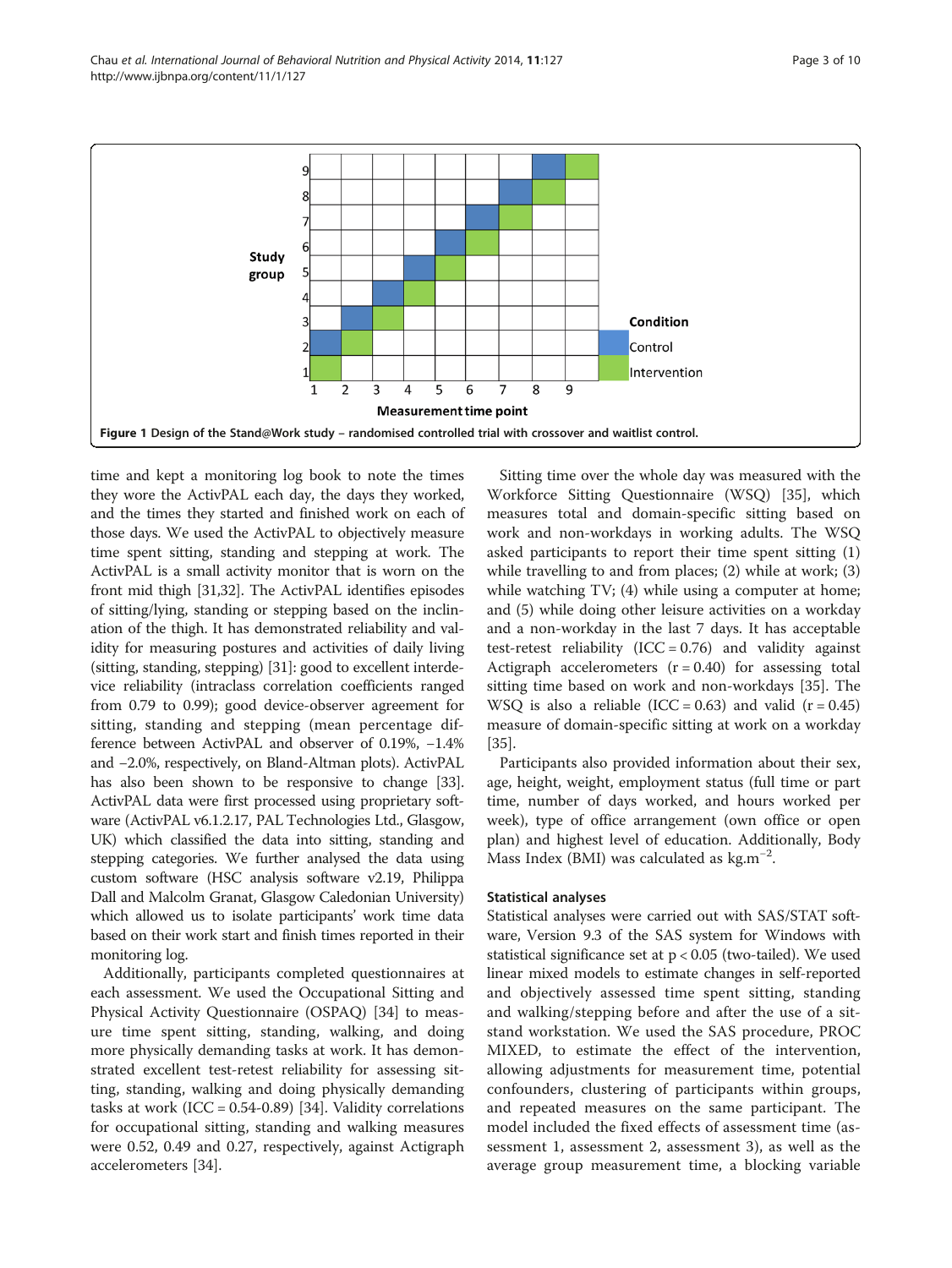used to account for the effect of time. Estimates were adjusted for the following potential confounding variables: age, BMI (continuous), office type (open plan or own office), highest level of education completed (high school; trade, technical certificate or diploma; university; or other), and full time or part time work. Participant, nested within group number (order in which group received intervention), was included as a random component to adjust for within-subject correlation. For the control condition, we defined change in outcome as the difference in the adjusted estimates of outcome measures at assessment 1 and assessment 2 (assessment 2 minus 1); for the intervention condition, this change was defined as the difference in the adjusted estimates of outcome measures at assessment 2 and assessment 3 (assessment 3 minus 2). ActivPAL data were considered valid when the participant wore the device for at least 75% of their time at work. Analyses of ActivPAL outcomes involved participants with valid data, and who worked full time with at least 2 days of wear time at work or worked part time with at least 1 day of wear time at work.

#### Results

After emailing 71 staff members, 42 participants joined this study (response rate = 59%) (Table 1). At baseline, participants had a mean age of 38 years and mostly were female, employed full time, working in an open-plan office, university educated, and of normal BMI. Participants' work hours were similar across the three assessment periods: mean (SD) hours worked per workday at assessments 1, 2 and 3 were 8.5 (2.2), 8.1 (2.6) and 8.3 (2.0), respectively.

Figure [2](#page-4-0) presents the flow of participants through the study. Three participants, who were missing age or BMI values, were not included in the analyses. Imputing values for these missing covariate values did not influence the effect of the intervention on the adjusted estimates for the outcomes, nor did it change the effects age or BMI had on the outcome.

#### Changes in time spent sitting at work

Table [2](#page-5-0) presents the mean estimates for objectively assessed and self-reported time spent sitting, standing and stepping at work for the three study assessments. The first group to receive the intervention  $(n = 4)$  did not act as controls and, therefore, fewer participants were analysed at assessment 1.

Table [3](#page-6-0) shows the estimates of change in outcomes for the control and intervention conditions after adjusting for study group, measurement time and a range of covariates. The analyses for the control condition tested for differences between assessments 1 and 2 (assessment 2 minus 1) and the intervention analyses tested for differences

## Table 1 Baseline characteristics for all Stand@Work participants

| Characteristic                                     | Mean (SD) or count (%) |  |  |  |  |
|----------------------------------------------------|------------------------|--|--|--|--|
| N                                                  | 42                     |  |  |  |  |
| Sex (female)                                       | 36 (86%)               |  |  |  |  |
| Age (years) <sup>d</sup>                           | 38 (11)                |  |  |  |  |
| Weight (kg) <sup>b</sup>                           | 64 (13)                |  |  |  |  |
| Height (cm)                                        | 165(9)                 |  |  |  |  |
| Body mass index (kg.m <sup><math>-2</math>)b</sup> |                        |  |  |  |  |
| Underweight (<18.5)                                | 5 (13%)                |  |  |  |  |
| Normal range (18.5 - 24.9)                         | 20 (50%)               |  |  |  |  |
| Overweight (25.0 - 29.9)                           | 10 (25%)               |  |  |  |  |
| Obese (≥30.0)                                      | 5 (13%)                |  |  |  |  |
| Working full time                                  | 34 (81%)               |  |  |  |  |
| Office type                                        |                        |  |  |  |  |
| Own office                                         | 6(14%)                 |  |  |  |  |
| Open-plan                                          | 36 (86%)               |  |  |  |  |
| Highest level of education                         |                        |  |  |  |  |
| Completed all years of high school                 | 3(7%)                  |  |  |  |  |
| Trade, technical certificate or diploma            | 6 (14%)                |  |  |  |  |
| University                                         | 33 (79%)               |  |  |  |  |

 $a^2$ Data missing for  $n = 1$ .

 $b$ Data missing for  $n = 2$ .

between assessments 2 and 3 (assessment 3 minus 2). In the intervention condition, we observed statistically significant changes in participants' objectively assessed and self-reported sitting and standing during work. Both objectively measured and self-reported sitting time at work decreased while standing time increased. In the control condition, we did not find statistical differences in participants sitting or standing during work by objective or selfreported measures. There were no changes in time spent stepping at work in both intervention and control conditions. The differences in change in objective time spent sitting and standing at work between the intervention and control conditions were significant ( $p = 0.004$  and  $p <$ 0.001, respectively), while the intervention vs. control comparison was only significant for self-reported standing time at work  $(p < 0.001)$  and not for sitting time at work  $(p = 0.075)$ .

Initial analyses with only adjustment for study group and measurement time (Additional file [1:](#page-7-0) Table S1) produced the same pattern of results, except objectively measured stepping time at work increased significantly in the intervention condition (estimate, 13 min/day (95% CI: 1, 25),  $p = 0.035$  but not in the control condition (estimate, 3 min/day (95%CI: −9,15), p = 0.645); however, the comparison between intervention and control was not significant ( $p = 0.316$ ).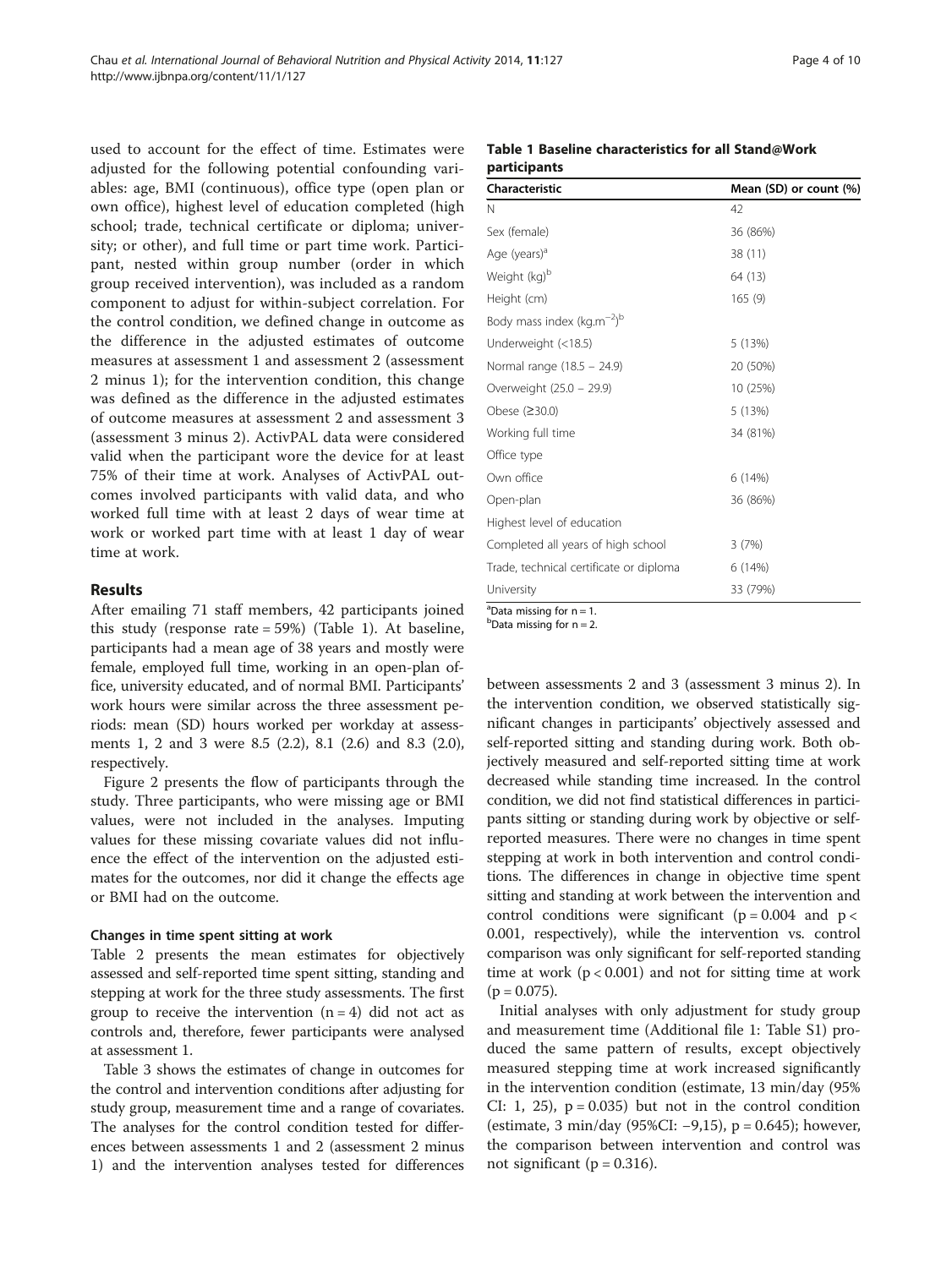<span id="page-4-0"></span>

#### Changes in time spent sitting over the whole day

For self-reported sitting time on a work day, we found significant reductions in total sitting time in the intervention condition but not in the control condition, although the difference between the two conditions was not significant ( $p = 0.179$ ) (Table [3](#page-6-0)). There were also significant changes in self-reported time spent watching TV on a work day in both groups: we observed an increase in workday TV-viewing in the control condition and a reduction in workday TV-viewing in the intervention condition (between condition comparison,  $p = 0.007$ ). Time spent watching TV on a non-workday was also significantly different between the intervention and control conditions  $(p = 0.019)$  with a decrease observed in the intervention condition and no change found in the control condition. There were no changes in self-reported sitting time in other domains on workdays or nonworkdays. Preliminary analyses only adjusting for study group and measurement time yielded the same pattern of results (Additional file [1](#page-7-0): Table S1).

## **Discussion**

The Stand@Work pilot study adds to the current literature around reducing sitting time at work and promoting workplace wellness with evidence generated using a randomized controlled design in a resource-limited context. This study has shown that modifying the existing workplace environment by installing a sit-stand workstation is effective for reducing desk-based workers' sitting time at work, which also resulted in a similar reduction in total sitting time over the whole day in the short term. The reductions in sitting time were mainly accounted for by increases in time spent standing.

In Stand@Work, sitting time at work decreased in the intervention condition compared to the control condition (73 min/day and 74–91 min/day when measured objectively and by self-report, respectively). These results are consistent with those from previous sit-stand workstation intervention studies which found that sitting time at work significantly decreased in the sit-stand workstation intervention versus a comparison condition: on average, reductions in work time sitting of 66 min/day by self-report [[26](#page-8-0)], and ranged from 33 min/day to 143 min/day by objective measurement [\[23,25,27](#page-8-0)]. Our results are similar to those reported in the Neuhaus et al. RCT [[27](#page-8-0)], which found that sitting time (measured by ActivPAL) reduced by 33 and 89 min/8-hr workday in a sit-stand workstation only condition and a multicomponent condition involving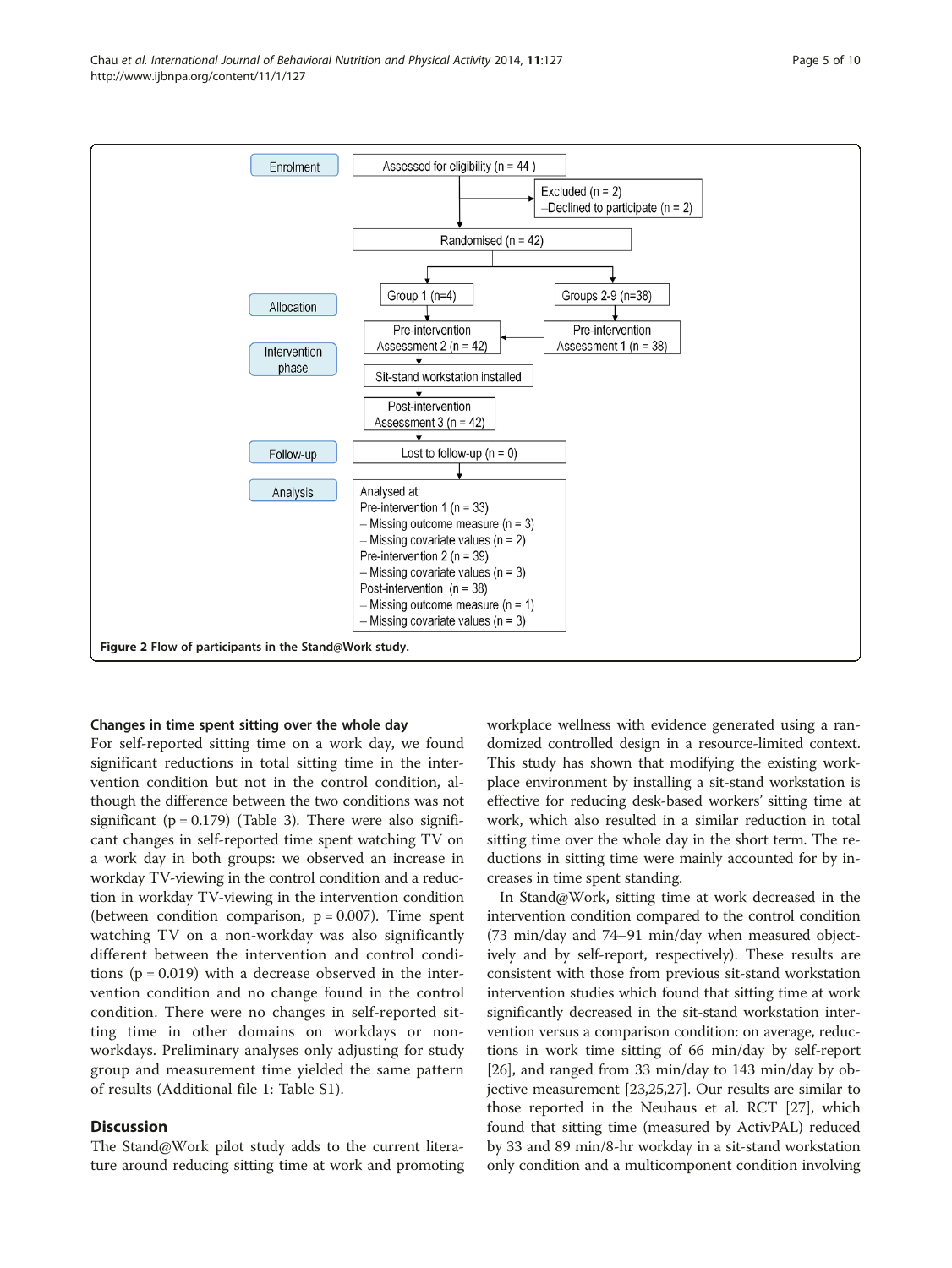| Outcome (minutes per day)                  | Assessment 1 |           |    | <b>Assessment 2</b> |    | Assessment 3 |  |
|--------------------------------------------|--------------|-----------|----|---------------------|----|--------------|--|
|                                            | N            | Mean (SD) | N  | Mean (SD)           | N  | Mean (SD)    |  |
| Time at work spent (ActivPAL) <sup>b</sup> |              |           |    |                     |    |              |  |
| Sitting                                    | 32           | 347 (59)  | 36 | 364 (73)            | 36 | 282 (80)     |  |
| Standing                                   | 32           | 45 (28)   | 36 | 47(27)              | 36 | 128 (69)     |  |
| Stepping                                   | 32           | 50(23)    | 36 | 54 (31)             | 36 | 60(33)       |  |
| Time at work spent (OSPAQ)                 |              |           |    |                     |    |              |  |
| Sitting                                    | 33           | 403 (114) | 39 | 374 (152)           | 38 | 271 (115)    |  |
| Standing                                   | 33           | 48 (29)   | 39 | 52 (50)             | 38 | 156 (76)     |  |
| Walking                                    | 34           | 56 (40)   | 39 | 56 (35)             | 38 | 67(41)       |  |
| Heavy labour                               | 35           | 6(14)     | 39 | 8(16)               | 38 | 9(18)        |  |
| Time spent sitting on work day (WSQ)       |              |           |    |                     |    |              |  |
| Transport                                  | 31           | 74 (54)   | 36 | 86 (62)             | 35 | 84 (53)      |  |
| At work                                    | 31           | 426 (121) | 36 | 393 (91)            | 35 | 305 (121)    |  |
| Watching TV                                | 31           | 86 (57)   | 36 | 121 (75)            | 35 | 95 (46)      |  |
| Using computer at home                     | 31           | 57 (66)   | 36 | 50 (47)             | 35 | 66 (77)      |  |
| Other leisure activities                   | 31           | 70 (74)   | 36 | 64 (58)             | 35 | 77 (60)      |  |
| Total sitting time                         | 31           | 712 (161) | 36 | 714 (160)           | 35 | 627 (180)    |  |
| Time spent sitting on non-work day (WSQ)   |              |           |    |                     |    |              |  |
| Transport                                  | 31           | 68 (60)   | 36 | 72 (54)             | 35 | 71 (69)      |  |
| At work                                    | 31           | 41 (103)  | 36 | 32 (96)             | 35 | 22(61)       |  |
| Watching TV                                | 31           | 128 (75)  | 36 | 165 (96)            | 35 | 124(71)      |  |
| Using computer at home                     | 31           | 105 (107) | 36 | 91 (74)             | 35 | 90 (99)      |  |
| Other leisure activities                   | 30           | 240 (165) | 36 | 196 (103)           | 35 | 224 (121)    |  |
| Total sitting time                         | 30           | 588 (266) | 36 | 557 (187)           | 35 | 531 (215)    |  |

#### <span id="page-5-0"></span>Table 2 Outcome measures at assessments 1, 2 and 3 for Stand@Work<sup>a</sup>

a Excludes participants with missing covariate values (BMI and age).

b<br>ActivPAL analyses involved participants with at least 75% wear time at work, and who worked fulltime with at least 2 days of wear time at work or worked part time with at least 1 day of wear time at work.

organisation and individual level strategies, respectively, relative to the comparison group at three months followup. The mean change in objectively measured time spent sitting at work was about one hour less in this study compared to those reported in earlier sit-stand desk comparison studies [[23,25\]](#page-8-0). This may be explained by differences in intervention design and study sample: the intervention by Healy and colleagues had additional intervention components complementing the introduction of a sit-stand workstation [\[25\]](#page-8-0), while the Alkhajah et al. study participants consisted of sedentary behaviour researchers as intervention group participants which might have been a more motivated group [\[23\]](#page-8-0).

Total sitting time over a workday declined in Stand@- Work participants during the intervention according to self-report. These results are partially consistent with those from one intervention study indicating that objectively assessed sitting time decreased by over an hour on a whole day after using sit-stand workstations for one week and three months [\[23](#page-8-0)]. Other sit-stand workstation trials did not examine their effects on sitting time over the whole day [[24-26](#page-8-0)].

Based on self-reported time spent sitting in specific domains, the reduction in whole day sitting time in Stand@- Work appeared to be partly a result of a decrease in TV-viewing in the intervention compared to the control condition. This reduction in TV-viewing is not easy to explain. It is unlikely that this was caused by variations in weather or television programming, as the intervention and control assessments took place simultaneously and measurement time was accounted for in the analyses. One might expect workers to compensate for less sitting at work with more sitting in other non-work domains [[36](#page-8-0)], although compensation for occupational sitting with less sitting in leisure time has not been found in previous studies [[9,12,14\]](#page-8-0). Less time watching TV would be a welcome side effect of the intervention, as the average adult spends 85-90% of their leisure time sedentary [[37,38](#page-8-0)],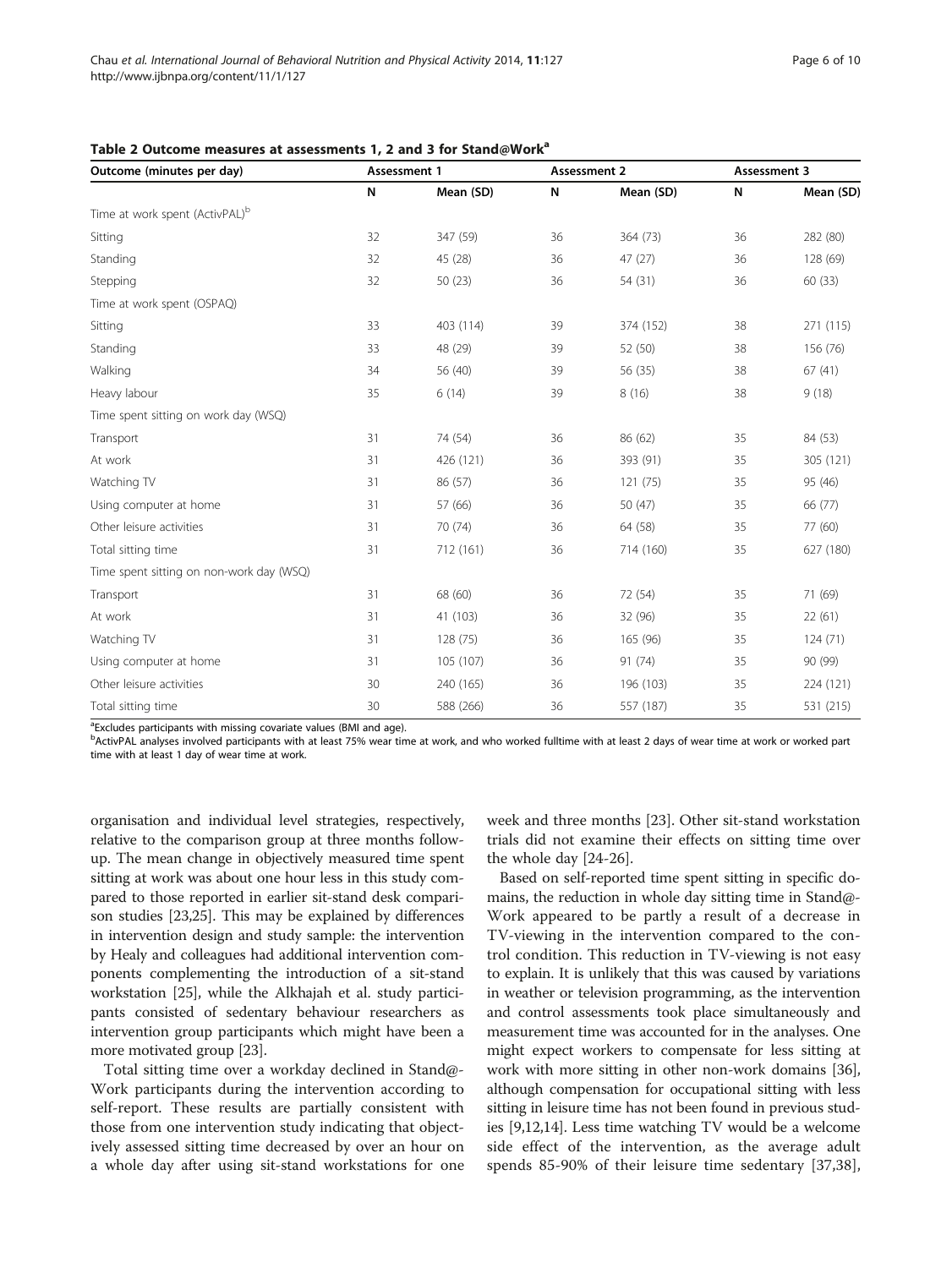| Outcome (minutes per day)                         | Control (Assessment 2 minus 1) <sup>b</sup> |              |         | Intervention (Assessment 3 minus 2) <sup>c</sup> |               |         | Control vs. Intervention <sup>d</sup> |  |
|---------------------------------------------------|---------------------------------------------|--------------|---------|--------------------------------------------------|---------------|---------|---------------------------------------|--|
|                                                   | <b>Estimate</b>                             | (95% CI)     | p-value | Estimate                                         | (95% CI)      | p-value | p-value                               |  |
| Time at work spent (ActivPAL) <sup>e</sup>        |                                             |              |         |                                                  |               |         |                                       |  |
| Sitting                                           | 10                                          | $(-24, 43)$  | 0.565   | $-73$                                            | $(-106, -39)$ | < 0.001 | 0.004                                 |  |
| Standing                                          | $\overline{4}$                              | $(-14, 21)$  | 0.678   | 65                                               | (47, 83)      | < 0.001 | < 0.001                               |  |
| Stepping                                          | 3                                           | $(-9, 16)$   | 0.596   | 11                                               | $(-1, 24)$    | 0.081   | 0.453                                 |  |
| Time at work spent (OSPAQ)                        |                                             |              |         |                                                  |               |         |                                       |  |
| Sitting                                           | $-14$                                       | $(-66, 37)$  | 0.576   | $-91$                                            | $(-142, -40)$ | 0.001   | 0.075                                 |  |
| Standing                                          | 11                                          | $(-15, 36)$  | 0.401   | 99                                               | (74, 125)     | < 0.001 | < 0.001                               |  |
| Walking                                           | $\overline{2}$                              | $(-15, 19)$  | 0.823   | 13                                               | $(-4, 30)$    | 0.127   | 0.433                                 |  |
| In heavy labour at work                           | 3                                           | $(-2, 7)$    | 0.211   | $\circ$                                          | $(-4, 5)$     | 0.927   | 0.454                                 |  |
| Time spent sitting over a whole workday (WSQ)     |                                             |              |         |                                                  |               |         |                                       |  |
| Transport                                         | 14                                          | $(-5, 34)$   | 0.138   | $\overline{2}$                                   | $(-17, 21)$   | 0.826   | 0.424                                 |  |
| At work                                           | $-37$                                       | $(-86, 11)$  | 0.130   | $-74$                                            | $(-123, -25)$ | 0.004   | 0.365                                 |  |
| Watching TV                                       | 30                                          | (6, 55)      | 0.016   | $-26$                                            | $(-51, -2)$   | 0.038   | 0.007                                 |  |
| Using computer at home                            | $-3$                                        | $(-22, 16)$  | 0.788   | 14                                               | $(-5, 34)$    | 0.141   | 0.256                                 |  |
| Other leisure activities                          | $-2$                                        | $(-34, 29)$  | 0.875   | 5                                                | $(-26, 37)$   | 0.731   | 0.763                                 |  |
| Total sitting time                                | 5                                           | $(-70, 80)$  | 0.895   | $-80$                                            | $(-155, -4)$  | 0.040   | 0.179                                 |  |
| Time spent sitting over a whole non-workday (WSQ) |                                             |              |         |                                                  |               |         |                                       |  |
| Transport                                         | 11                                          | $(-16, 38)$  | 0.437   | $\overline{7}$                                   | $(-20, 34)$   | 0.604   | 0.876                                 |  |
| At work                                           | $-3$                                        | $(-42, 37)$  | 0.891   | $-5$                                             | $(-45, 35)$   | 0.807   | 0.948                                 |  |
| Watching TV                                       | 32                                          | $(-7, 71)$   | 0.102   | $-46$                                            | $(-86, -7)$   | 0.021   | 0.019                                 |  |
| Using computer at home                            | $-20$                                       | $(-54, 14)$  | 0.247   | $-6$                                             | $(-41, 28)$   | 0.716   | 0.621                                 |  |
| Other leisure activities                          | $-43$                                       | $(-109, 24)$ | 0.203   | 11                                               | $(-56, 77)$   | 0.746   | 0.338                                 |  |
| Total sitting time                                | $-29$                                       | $(-130, 72)$ | 0.567   | $-40$                                            | $(-142, 61)$  | 0.432   | 0.895                                 |  |

<span id="page-6-0"></span>Table 3 Adjusted estimates of change in outcomes for control and intervention conditions for Stand@Work<sup>a</sup>

<sup>a</sup>Estimates adjusted for measurement time, study group, sex, age, BMI, office type, education level, and full time or part time work.

<sup>b</sup>The control analyses tested the difference between assessments 1 and 2 (assessment 2 minus assessment 1).

c The intervention analyses tested the difference between assessments 2 and 3 (assessment 3 minus assessment 2).

<sup>d</sup>An F test was used to compare estimates between control and intervention conditions for each outcome.

e ActivPAL analyses involved participants with at least 75% wear time at work, and who worked full time with at least 2 days of wear time at work or worked part time with at least 1 day of wear time at work.

leaving large potential for public health improvements. Before much value is placed on this finding, future studies should replicate this result.

Reducing desk-based workers' sitting time and increasing their activity time at work are likely to have cumulative physiological benefits over the course of a day [[39,40](#page-8-0)]. In Stand@Work, participants reported sitting almost 12 hours over a whole workday (close to 6 h/day at work) pre-intervention, and reduced their sitting time, total and at work, by well over an hour in the intervention condition. Epidemiological evidence suggests that every hour of daily sitting time is associated with a 2% increase in all-cause mortality, and that the non-linear risk association increases to 5% for adults sitting >7 h/ day [[2\]](#page-8-0). Additionally, even small changes in walking or stepping could be clinically meaningful. For example, Stand@Work participants increased their stepping time by 11 min/day in the intervention condition, although

this was not statistically significant. Laboratory evidence shows that breaking up prolonged periods of sitting (5–9 hours) with short walking breaks of light or moderateintensity  $(84 \text{ sec} - 2 \text{ min})$  improved blood glucose and insulin levels in adults [\[41,42](#page-8-0)].

While the exact amount of sitting and light activity that is significant to health remains to be determined [[1\]](#page-8-0), it is important that researchers develop, test and refine strategies to reduce sitting time at work, such as sitstand workstations and other occupational sitting reduction approaches, including computer prompted standing and activity breaks [\[43,44\]](#page-9-0). Different approaches may have different effects on workers in a variety of desk-based work settings, additionally issues around the acceptability of sitting and standing to work as well as perceptions of choice (e.g., forced standing vs. optional standing) should be investigated. The sustainability and suitability of different approaches with respect to workplace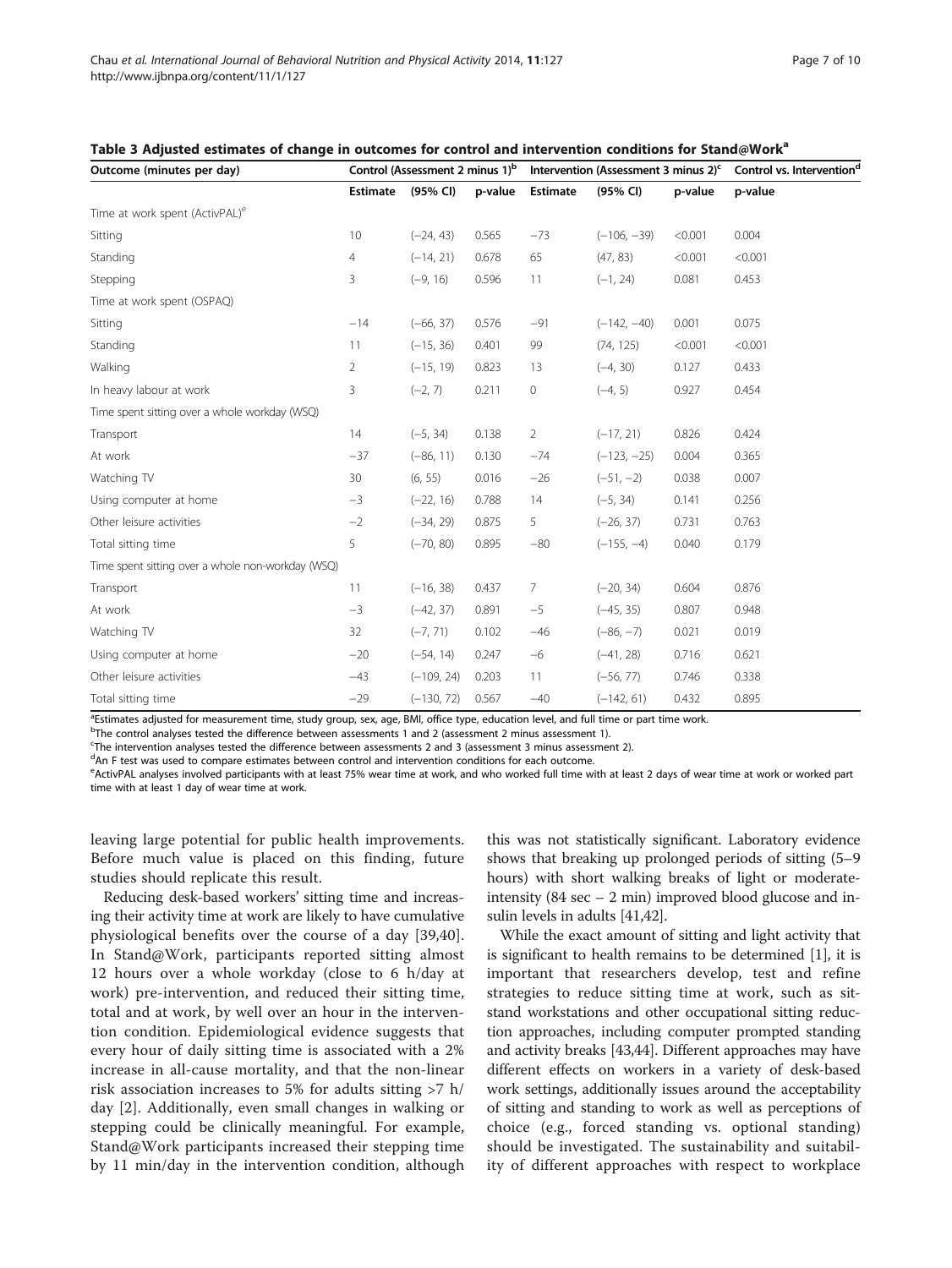<span id="page-7-0"></span>design, employer costs and organizational support also remain to be established.

An encouraging finding of this study was that the participants substantially reduced their sitting time during work by simply providing them with a sit-stand workstation and no additional support to actually use it. It seems that adding additional intervention components that include behavioural change techniques (e.g. self monitoring, goal setting, prompting, rewarding, etc.) might yield additional benefits. The studies by Neuhaus et al. [\[27\]](#page-8-0) and Healy et al. [[25](#page-8-0)] showed larger reductions in sitting time after supplementing the sit-stand workstations with organisational and individual-level intervention components.

#### Strengths and limitations

The strengths of this study include having a randomized controlled cross over design, using objective measurement of sitting and standing, and having strong staff and management support for evaluation. The novel study design made use of limited resources to inform organisational decision making related to workplace wellness practices. Limitations include short term follow-up and a lack of blinding to study allocation, which was not possible due to the open plan office setup. Additional follow up would have strengthened results, but this was not possible as participants could only trial the sit-stand workstations for four weeks and we did not have the opportunity to re-assess their behaviours at 12 months. Furthermore, Stand@Work involved a convenience sample of participants working in a health-related field who were mostly female and had tertiary education levels, similar to previous sit-stand desk intervention studies [[23,25-27\]](#page-8-0). Future exploration is needed to see whether these results would be found in other office/desk-based worker groups, such as those with non-tertiary education levels, in conjunction with formative work to determine the feasibility and acceptability of the sit-stand workstation as a strategy for other non-health related workplaces. For example, it has been reported that uptake of sit-stand workstation use varied depending on whether the devices were electronically or manually operated [\[28](#page-8-0)], while the 'hot' desk strategy only had partial uptake [[24\]](#page-8-0), even though people who used the sit-stand 'hot' desk only used it in the standing position.

Given the increasing awareness about the potential health risks from extended occupational sitting, and the substantial focus on workplace wellness, these study findings can potentially inform employer decisions about environmental approaches to reducing their employees' sitting time at work. While the evidence on sitting, health and occupational outcomes is not yet sufficient to develop a business case for wide scale investment in sit-stand workstations; specifically, there is a need for ongoing

intervention evidence, conducted in a variety of office settings, to inform current policy and practice. Up front cost is a likely barrier for many workplaces to roll out this type of intervention on a larger scale, so demonstrating longer term effectiveness is important. Evaluating other lower-cost behavioural strategies aimed at reducing extended sitting at work is also warranted, to determine whether similar reductions in sitting time can be achieved. Investigating the effects of changing sitting behaviour on work-related outcomes, such as productivity, is required as well. From a policy perspective, the message to reduce occupational sitting time is additional to the existing evidence that supports ongoing investment in workplace physical activity promotion.

#### Conclusion

The Stand@Work study found that unprompted introduction of sit-stand workstations in the workplace can substantially reduce sitting time in the short term. As the qualitative focus group results of the Stand@Work study have previously also shown the feasibility of sitstand workstation usage [\[45](#page-9-0)], these workstations might have public and occupational health potential for an increasingly sedentary workforce. Future studies should focus on the longer term effectiveness of integrated sedentary behaviour interventions based around sit-stand workstations.

# Additional file

[Additional file 1: Table S1.](http://www.ijbnpa.org/content/supplementary/s12966-014-0127-7-s1.docx) Partially adjusted estimates of change in outcomes for control and intervention conditions for Stand@Work.<sup>1</sup>

#### Competing interests

The authors declare that they have no competing interests.

#### Authors' contributions

JYC conceived the study, participated in its design and coordination, assisted in analysing the data, and drafted the manuscript. MD, SD, and AS conceived the study, and participated in its design, coordination and data collection. AD analysed the data. AEB conceived the study, and participated in its design and coordination. HPvdP conceived the study, participated in its design and coordination, and assisted in drafting the manuscript. All authors read, revised, and approved the final manuscript.

#### Acknowledgements

We thank Dr Kris Rogers for advice on statistical analyses and processing Activpal data; Mrs Janelle McNicholas and Mrs Melissa Gwizd for contribution to data collection and study management; Ms Catherine Kiernan for data entry and focus group transcription; and the study participants and managers for their support of this research.

This research was supported by funding from Heart Foundation New South Wales, and Australian National Health and Medical Research Council Program Grant (#569940).

#### Author details

<sup>1</sup> Prevention Research Collaboration, Sydney School of Public Health University of Sydney, 92-94 Parramatta Road, Camperdown, NSW 2050, Australia. <sup>2</sup> Heart Foundation New South Wales, 3/80 William St, Sydney, NSW 2011, Australia. <sup>3</sup>Centre for Epidemiology and Evidence, New South Wales Ministry of Health, Locked Mail Bag 961, North Sydney, NSW 2059, Australia. 4 Department of Public and Occupational Health, EMGO Institute for Health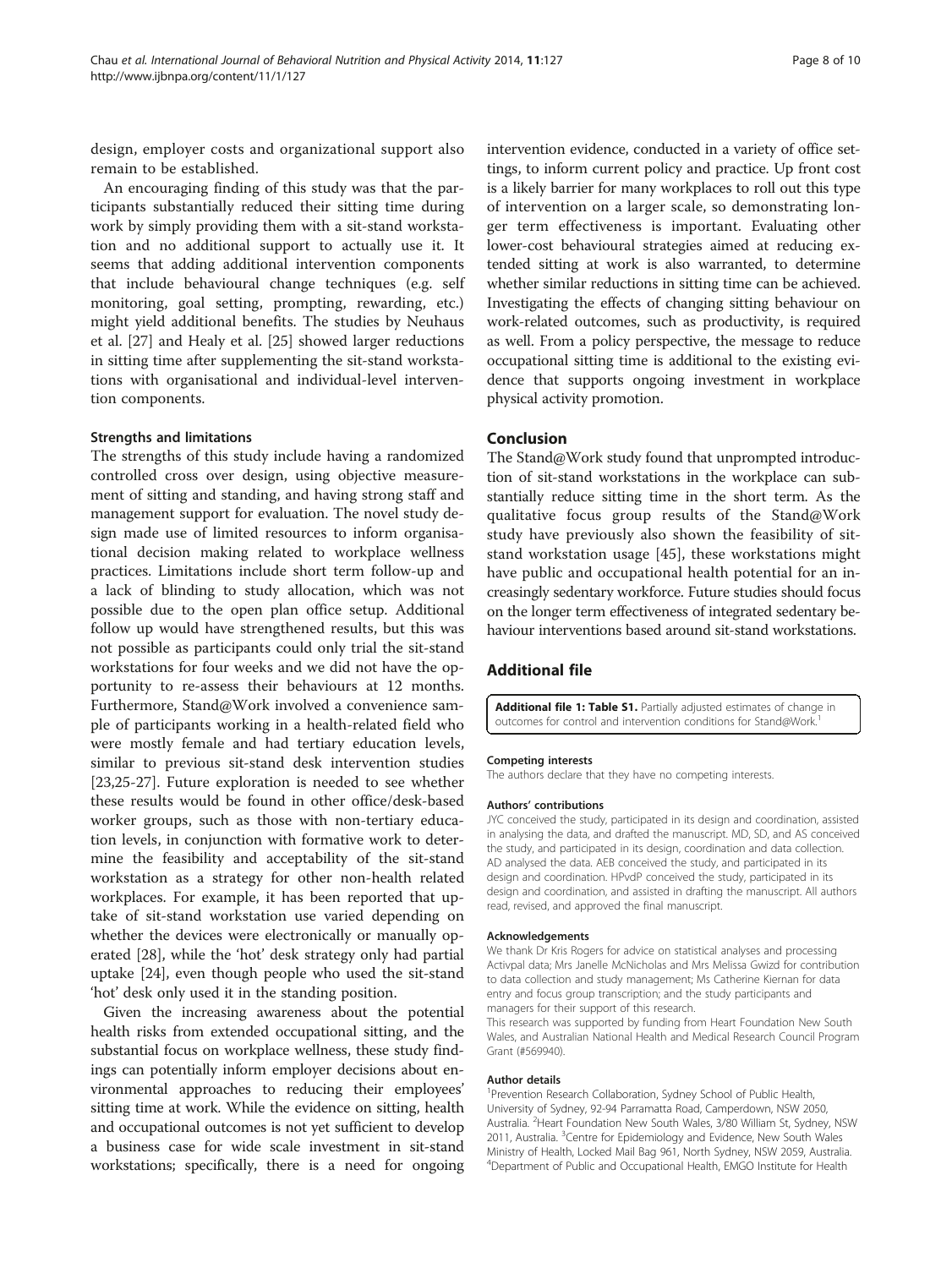<span id="page-8-0"></span>and Care Research, VU University Medical Center, Van der Boechorststraat 7, 1081BT Amsterdam, The Netherlands.

# Received: 24 February 2014 Accepted: 1 October 2014

#### References

- Bauman AE, Chau JY, Ding D, Bennie J: Too much sitting and cardiometabolic risk: an update of epidemiological evidence. Curr Cardiovasc Risk 2013, doi:10.1007/s12170-013-0316-y.
- 2. Chau JY, Grunseit A, Chey T, Stamatakis E, Matthews C, Brown W, Bauman A, van der Ploeg HP: Daily sitting time and all-cause mortality: A metaanalysis. PLoS One 2013, 8(11):e80000.
- 3. Ford ES, Caspersen CJ: Sedentary behaviour and cardiovascular disease: a review of prospective studies. Int J Epidemiol 2012, 41:1338-1353
- 4. Proper KI, Singh AS, van Mechelen W, Chinapaw MJM: Sedentary behaviors and health outcomes among adults: A systematic review of prospective studies. Am J Prev Med 2011, 40:174–182.
- 5. Thorp AA, Owen N, Neuhaus M, Dunstan DW: Sedentary behaviors and subsequent health outcomes in adults: A systematic review of longitudinal studies, 1996–2011. Am J Prev Med 2011, 41:207–215.
- van der Ploeg HP, Chey T, Korda RJ, Banks E, Bauman AE: Sitting time and All-cause mortality risk in 222,497 Australian adults. Arch Intern Med 2012, 172(6):494–500.
- 7. van Uffelen JGZ, Wong J, Chau JY, van der Ploeg HP, Riphagen I, Gilson N, Burton NW, Healy GN, Thorp AA, Clark BK, Gardiner PA, Dunstan D, Bauman A, Owen N, Brown WJ: Occupational sitting and health risks: A systematic review. Am J Prev Med 2010, 39:379–388.
- Wilmot EG, Edwardson CL, Achana FA, Davies MJ, Gorely T, Gray LJ, Khunti K, Yates T, Biddle SJ: Sedentary time in adults and the association with diabetes, cardiovascular disease and death: systematic review and metaanalysis. Diabetologia 2012, 55:2895–2905.
- 9. Chau JY, van der Ploeg HP, Merom D, Chey T, Bauman AE: Cross-sectional associations between occupational and leisure-time sitting, physical activity and obesity in working adults. Prev Med 2012, 54:195–200.
- 10. Church TS, Thomas DM, Tudor-Locke C, Katzmarzyk PT, Earnest CP, Rodarte RQ, Martin CK, Blair SN, Bouchard C: Trends over 5 decades in U.S. occupation-related physical activity and their associations with obesity. PLoS One 2011, 6:e19657
- 11. Brown WJ, Miller YD, Miller R: Sitting time and work patterns as indicators of overweight and obesity in Australian adults. Int J Obes Relat Metab Disord 2003, 27:1340–1346.
- 12. Jans MP, Proper KI, Hildebrandt VH: Sedentary behavior in Dutch workers: differences between occupations and business sectors. Am J Prev Med 2007, 33:450–454.
- 13. Thorp AA, Healy GN, Winkler E, Clark BK, Gardiner PA, Owen N, Dunstan DW: Prolonged sedentary time and physical activity in workplace and nonwork contexts: a cross-sectional study of office, customer service and call centre employees. Int J Behav Nutr Phys Act 2012, 9:128.
- 14. Tigbe WW, Lean MEJ, Granat MH: A physically active occupation does not result in compensatory inactivity during out-of-work hours. Prev Med 2011, 53:48–52.
- 15. Chau JY, van der Ploeg HP, van Uffelen JG, Wong J, Riphagen I, Healy GN, Gilson ND, Dunstan DW, Bauman AE, Owen N, Brown WJ: Are workplace interventions to reduce sitting effective? A systematic review. Prev Med 2010, 51:352–356.
- 16. Ebara T, Kubo T, Inoue T, Murasaki G-I, Takeyama H, Sato T, Suzumura H, Niwa S, Takanishi T, Tachi N: Effects of adjustable sit-stand VDT workstations on workers' musculoskeletal discomfort, alertness and performance. Ind Health 2008, 46:497–505.
- 17. Husemann B, Von Mach CY, Borsotto D, Zepf KI, Scharnbacher J: Comparisons of musculoskeletal complaints and data entry between a sitting and a sit-stand workstation paradigm. Hum Factors 2009, 51:310–320.
- 18. Laestadius JG, Ye J, Cai X, Ross S, Dimberg L, Klekner M: The proactive approach-is it worthwhile? A prospective controlled ergonomic intervention study in office workers. J Occup Environ Med 2009, 51:1116–1124.
- 19. Mathiassen SE: Diversity and variation in biomechanical exposure: what is it, and why would we like to know? Appl Ergon 2006, 37:419-427.
- 20. Roelofs A, Straker L: The experience of musculoskeletal discomfort amongst bank tellers who just sit, just stand or sit and stand at work. Ergonomics 2002, SA14:11–29.
- 21. Wilks S, Mortimer M, Nylén P: The introduction of sit-stand worktables; aspects of attitudes, compliance and satisfaction. Appl Ergon 2006, 37:359–365.
- 22. Owen N, Sugiyama T, Eakin EE, Gardiner PA, Tremblay MS, Sallis JF: Adults' sedentary behavior: determinants and interventions. Am J Prev Med 2011, 41:189–196.
- 23. Alkhajah TA, Reeves MM, Eakin EG, Winkler EA, Owen N, Healy GN: Sit-Stand workstations: a pilot intervention to reduce office sitting time. Am J Prev Med 2012, 43:298–303.
- 24. Gilson ND, Suppini A, Ryde GC, Brown HE, Brown WJ: Does the use of standing 'hot' desks change sedentary work time in an open plan office? Prev Med 2012, 54:65-67.
- 25. Healy GN, Eakin EG, LaMontagne AD, Owen N, Winkler EA, Wiesner G, Gunning L, Neuhaus M, Lawler S, Fjeldsoe BS: Reducing sitting time in office workers: Short-term efficacy of a multicomponent intervention. Prev Med 2013, 57(1):43–48.
- 26. Pronk NP, Katz AS, Lowry M, Payfer JR: Reducing occupational sitting time and improving worker health: the take-a-stand project, 2011. Prev Chronic Dis 2012, 9:110323.
- 27. Neuhaus M, Healy GN, Dunstan DW, Owen N, Eakin EG: Workplace sitting and height-adjustable workstations - a randomized controlled trial. Am J Prev Med 2014, 46:30–40.
- 28. Grunseit AC, Chau JY, van der Ploeg HP, Bauman A: "Thinking on your feet": A qualitative evaluation of sit-stand desks in an Australian workplace. BMC Public Health 2013, 13:365.
- 29. Neuhaus M, Eakin EG, Straker L, Owen N, Dunstan DW, Reid N, Healy GN: Reducing occupational sedentary time: a systematic review and metaanalysis of evidence on activity-permissive workstations. Obes Rev 2014, 15:822–838.
- 30. Torbeyns T, Bailey S, Bos I, Meeusen R: Active workstations to fight sedentary behaviour. Sports Med 2014, 44:1261–1273.
- 31. Grant PM, Ryan CG, Tigbe WW, Granat MH: The validation of a novel activity monitor in the measurement of posture and motion during everyday activities. Br J Sports Med 2006, 40:992–997.
- 32. Ryan CG, Grant PM, Tigbe WW, Granat MH: The validity and reliability of a novel activity monitor as a measure of walking. Br J Sports Med 2006, 40:779–784.
- 33. Swartz AM, Rote AE, Cho YI, Welch WA, Strath SJ: Responsiveness of motion sensors to detect change in sedentary and physical activity behaviour. Br J Sports Med 2014, 48:1043–1047.
- 34. Chau JY, van der Ploeg HP, Dunn S, Kurko J, Bauman AE: Validity of the Occupational Sitting and Physical Activity Questionnaire (OSPAQ). Med Sci Sports Exerc 2012, 44:118–125.
- 35. Chau JY, van der Ploeg HP, Dunn S, Kurko J, Bauman AE: A tool for measuring workers' sitting time by domain: the Workforce Sitting Questionnaire. Br J Sports Med 2011, 45:1216–1222.
- 36. Gomersall SR, Rowlands AV, English C, Maher C, Olds TS: The ActivityStat Hypothesis. The concept, the evidence and the methodologies. Sports Med 2013, 43:135–149.
- 37. Chau JY, Merom D, Grunseit A, Rissel C, Bauman AE, van der Ploeg HP: Temporal trends in non-occupational sedentary behaviours from Australian Time Use Surveys 1992, 1997 and 2006. Int J Behav Nutr Phys Act 2012, 9:76.
- 38. van der Ploeg HP, Venugopal K, Chau JY, van Poppel MNM, Breedveld K, Merom D, Bauman AE: Population changes in non-occupational sedentary behaviors in the Netherlands between 1975 and 2005. Am J Prev Med 2013, 44:382–387.
- 39. Tikkanen O, Haakana P, Pesola AJ, Häkkinen K, Rantalainen T, Havu M, Pullinen T, Finni T: Muscle activity and inactivity periods during normal daily life. PLoS One 2013, 8:e52228.
- 40. Straker L, Mathiassen SE: Increased physical work loads in modern work a necessity for better health and performance? Ergonomics 2009, 52:1215–1225.
- 41. Peddie MC, Bone JL, Rehrer NJ, Skeaff CM, Gray AR, Perry TL: Breaking prolonged sitting reduces postprandial glycemia in healthy, normalweight adults: a randomized crossover trial. Am J Clin Nutr 2013, 98:358–366.
- 42. Dunstan DW, Kingwell BA, Larsen R, Healy GN, Cerin E, Hamilton MT, Shaw JE, Bertovic DA, Zimmet PZ, Salmon J, Owen N: Breaking up prolonged